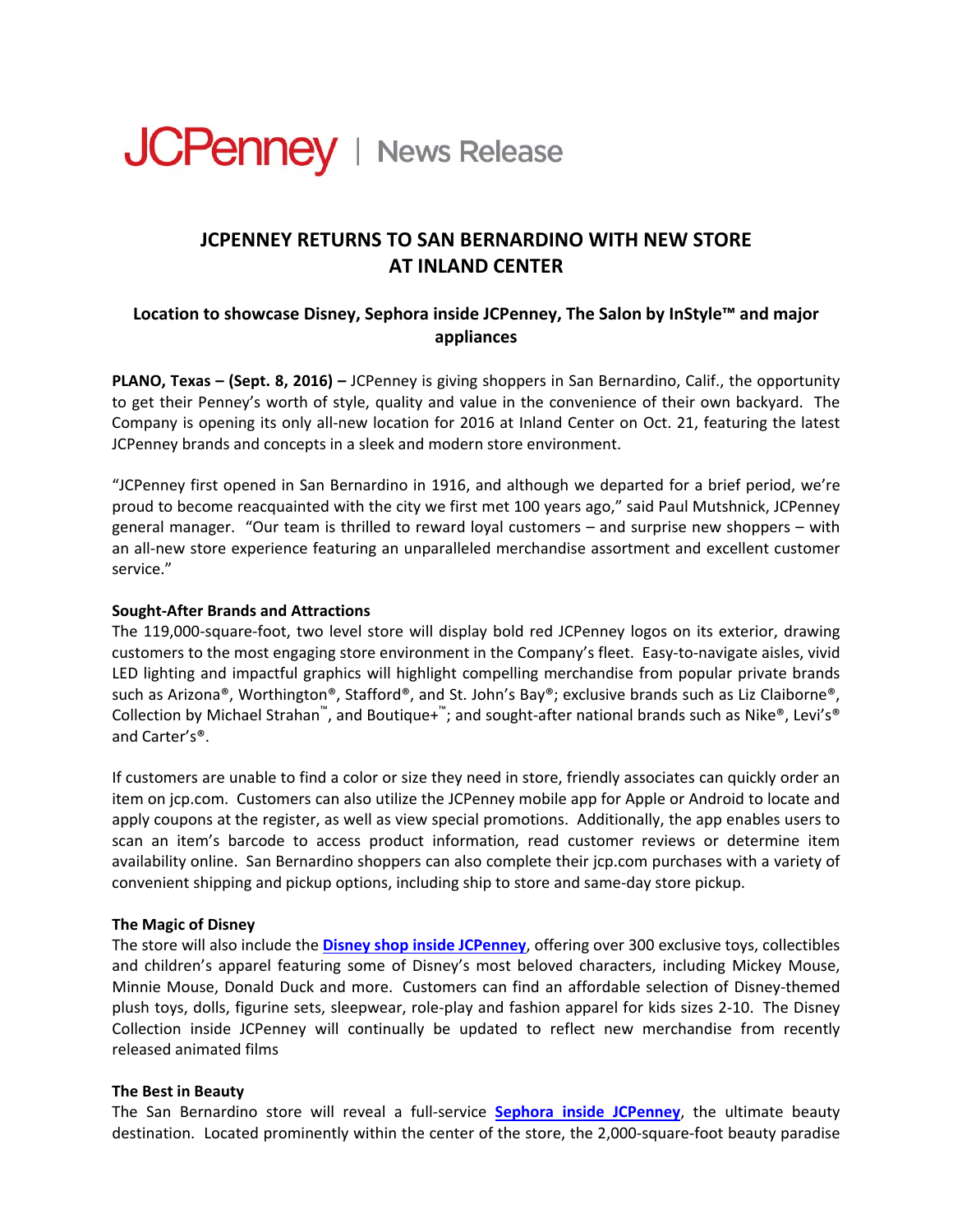offers a wide assortment of prestige cosmetics, skincare, fragrance and accessory products in an open‐ sell environment. Customers are encouraged to touch, smell and sample products while specially trained beauty consultants offer a non‐biased approach when recommending products.

The fashion and beauty experts at InStyle have partnered with JCPenney to create a cutting‐edge salon experience called **The Salon by [InStyle](http://www.jcpnewsroom.com/posts/271/JCPenney-Partners-with-InStyle-Magazine-to-Roll-Out-an-Entirely-New-Salon-Experience)**, and the Inland Center store is among the first JCPenney locations to house the concept. The salon will dazzle San Bernardino customers with a modern color palette, engaging wall graphics and an extensive assortment of hair care products from Matrix®, Paul Mitchell®, Redken® and more. The Salon by InStyle stylists are trained to deliver an advanced approach to cuts, color and client service.

The San Bernardino store will also feature the Company's updated center core environment. The space offers accessories, handbags, fashion jewelry, footwear and more in a distinguished and modern setting. Contemporary mannequins and displays elevate the visual presentation of the area, enticing customers to complete their look effortlessly, all in one place.

## **A Destination for Home**

JCPenney is re‐entering the major appliance business by introducing kitchen and laundry appliances to over 500 locations nationwide, including the new San Bernardino store. The Inland Center store will have over 100 models on display, showcasing refrigerators, ranges, dishwashers, washers and dryers from great brand names such as Samsung, LG and GE. Appliances will be located adjacent to other popular home categories, with select display models styled in inspiring lifestyle vignettes to help customers visualize how it could look in their homes.

Additionally, the San Bernardino JCPenney will have an extensive window coverings selection to serve customers looking to refresh their homes. A trained staff of window coverings experts will assist shoppers with a wide range of products, including a broad selection of ready-made curtains, blinds, shades and decorative hardware.

## **Energy Efficient by Design**

The San Bernardino store furthers the Company's efforts in energy conservation by being certified by the U.S. Environmental Protection Agency as "Designed to Earn the ENERGY STAR." The store will incorporate features such as:

- Energy-saving, long-lasting LED lighting throughout the store, as well as LED exterior signage.
- Occupancy sensors to automatically dim lighting in stockrooms, offices and restrooms for increased energy savings.
- A high-efficiency HVAC central plant, utilized to maximize energy conservation in both cooling and heating modes.

JCPenney has operated stores in California since 1914. The first San Bernardino JCPenney store opened in 1916 in downtown, and relocated to Central City Mall in 1973, where it operated until 2003. Inland Center JCPenney hours of operation are 10 a.m. to 9 p.m., Monday through Saturday, 11 a.m. to 8 p.m. on Sunday.

## **Media Relations**:

(972) 431-3400 or  $i$ cpnews@jcp.com; follow us at [@jcpnews](http://www.twitter.com/jcpnews)

## **Investor Relations**:

(972) 431-5500 or [jcpinvestorrelations@jcpenney.com](mailto:jcpinvestorrelations@jcpenney.com)

#### **About JCPenney:**